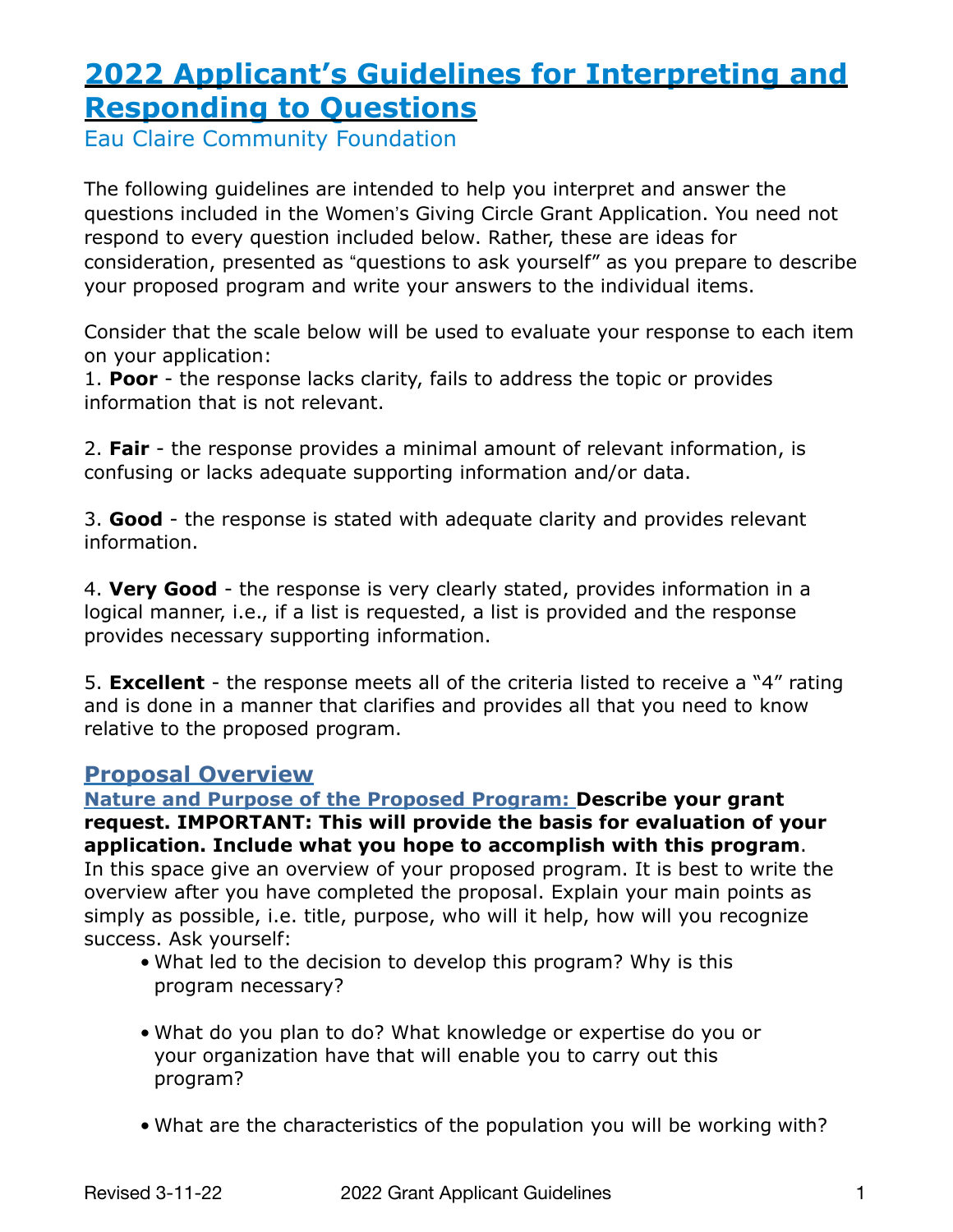- What do you hope to accomplish? How will this program help your target population?
- How will you know if you have been successful? (How will you recognize success?)

## **Program information**

- **1.Mission Statement: State the mission statement of your organization. Explain how this grant proposal helps your organization meet its mission.**
	- Is the mission statement for your organization clearly stated? Does it reflect why the organization was created?
	- Does the proposed program fall within the scope of your mission statement? Does your response clearly describe and clarify how the program being proposed furthers the mission of your organization?
- 2.**Community needs: Identify what need(s) in the Eau Claire area your proposal addresses. Explain how you identified and documented this/ these local need(s)**.
	- Does your response clearly identify a need experienced by women and/ or children (18 and under) in the Eau Claire area?
	- Does your response clearly describe how the need(s) was determined? Are statistics given? Are **local** statistics provided? Are sources for the statistics identified? Was a survey(s) done to identify a need? Were surveys cited done locally?
- **3.Program differentiation: Describe how the proposed program differs from other similar programs in the Eau Claire area. Explain how it will avoid duplicating the services other organizations offer.**
	- What similar programs can you cite? Are they local programs? In what ways are they similar or different?
	- Are the ways in which the proposed program differs from the similar programs clearly explained?
	- Have you explained in what ways the proposed program offers something new and/or innovative?
- 4.**Collaboration:List other organizations (if any) that are collaborating on this program and describe their roles. If no collaboration is involved, explain why you believe your organization is capable of successfully implementing this program on its own**.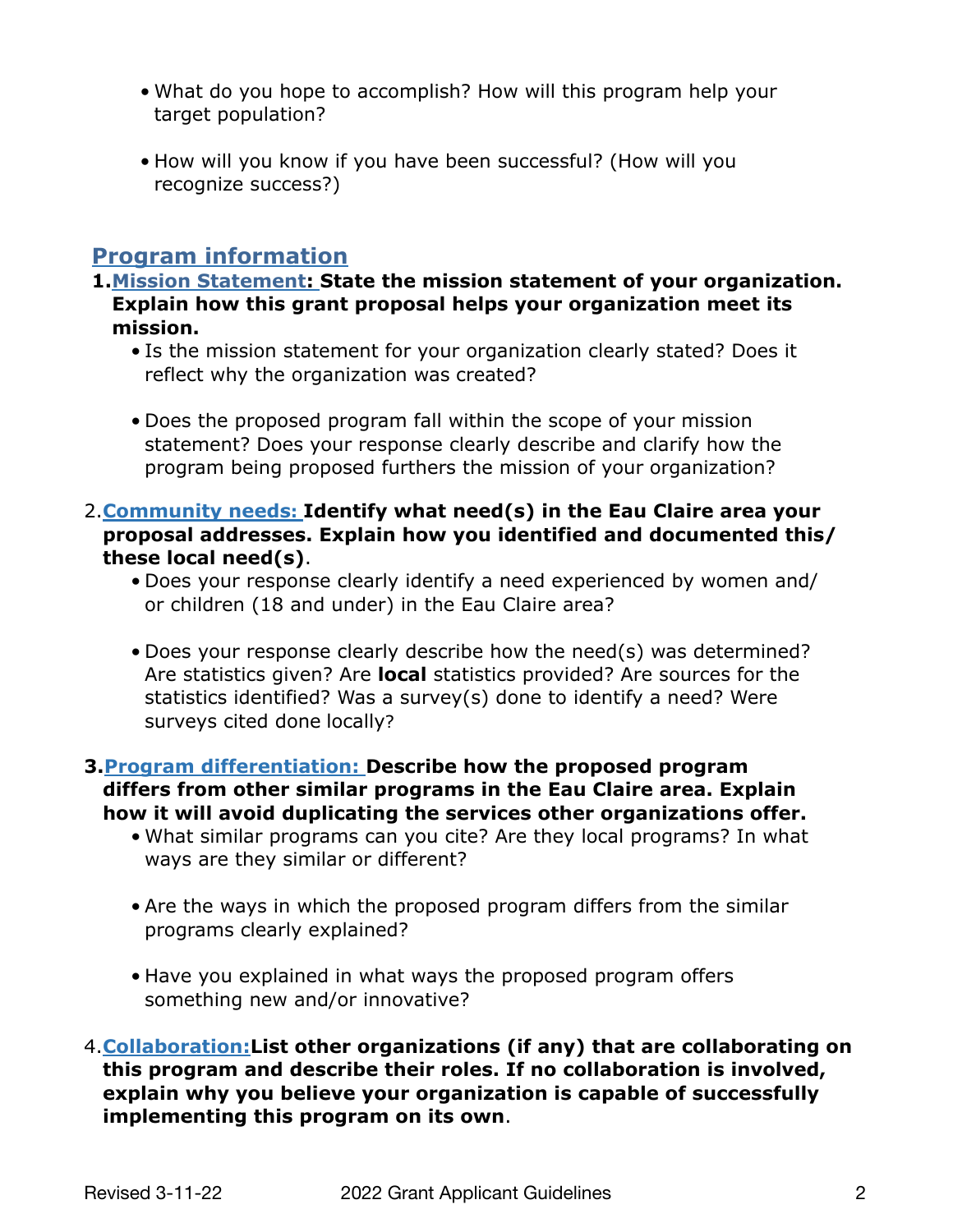- What other organizations and/or nonprofits did you contact or discuss this program with? Why did you make these contacts?
- How were you able to help that organization or how was that organization able to help you? Was a decision made to work on this program together?
- If a cooperative program was developed, what contributions will the other organizations make?
- If no other organizations are involved in developing or completing your program, how will you be able to implement the program without assistance?

#### **5.Timeline:Provide the timeline for your proposed program. Use numbering to list the planning stages, tasks, and events in chronological order. REMINDER: WGC grant dollars can only be used from January 1, 2023 to December 31, 2023.**

- What events are important to your program and need to be included in your timeline? What dates? What information?
- The question asks for a numbered list. Have you provided a list?
- Have you included critical dates, activities and events? Have you provided a clear chronology?
- **6.Program activities: List up to three major program activities AND explain how they will help you accomplish the purpose of your program. Number each activity if you have more than one.**
	- How do the activities listed relate to the program you are proposing? Why are they significant? Are they listed in any specific order, chronological, importance?
	- How were these activities developed or selected?
	- Have you given a clear description of each activity, i.e. what will be done, who will provide direction, who will be involved?

## **7.Program evaluation: List up to three ways you can determine whether you accomplished the purpose of your program.**

- What evaluation methods do you plan to use with your program activities? (interviews, tests, observations, data recording, self-reports). How can you best explain your evaluation methods and why they were selected?
- Who will evaluate the activities?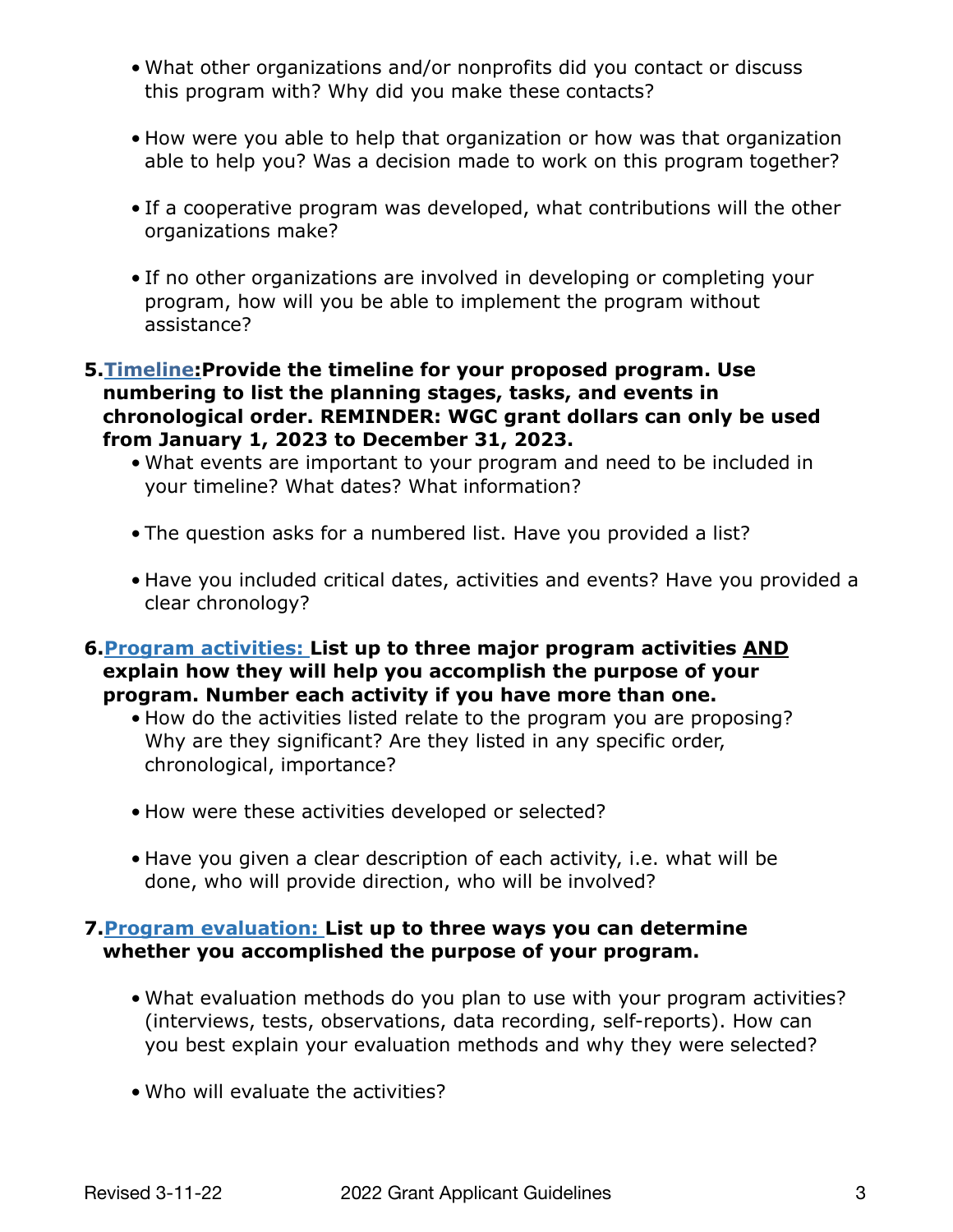• How will the results of these evaluations be recorded, compiled and communicated?

### **8.Program staffing: Describe how your program will be staffed and managed. (Include both paid staff and volunteers.)**

- Who will be included in the staff involved with your proposed program (not the organization, the proposed program)? Paid? Volunteer?
- What staff is necessary to accomplish the activities and purpose of your proposed program? Is that staff clearly described? Is it clear how staff will interact with the target population? Is it clear how staff and activities will be scheduled and coordinated?

### **9. Program impact: Explain what impact and lasting effects your program would have on the target population.**

- Have you clarified what impact and lasting effects your proposed program hopes to have on the target population? Is the impact program related? Is the impact target population related?
- How best can you describe both the impact and lasting affects you want your program to have on the target population? How will you determine your level of success?

## **10.Women's Giving Circle Mission: Explain how your proposed program would further the mission of the Women's Giving Circle:**

- Given the mission statement of the Women's Giving Circle *"To improve the quality of life for women and children in the greater Eau Claire area through collective philanthropy,"* how might it be furthered/enhanced by your proposed program?
- How well does your proposed program, its target population, its timeline, its stated activities, its desired accomplishments and its management plan fit with and further the mission of the Women's Giving Circle?
- Have you explained how the community need you have identified fits with the mission of the Women's Giving Circle?

# **Financial Information**

**Women**'**s Giving Circle Funding**: Explain your requests for grant support in each budget category. Enter \$0 for irrelevant budget items and NA for irrelevant text boxes.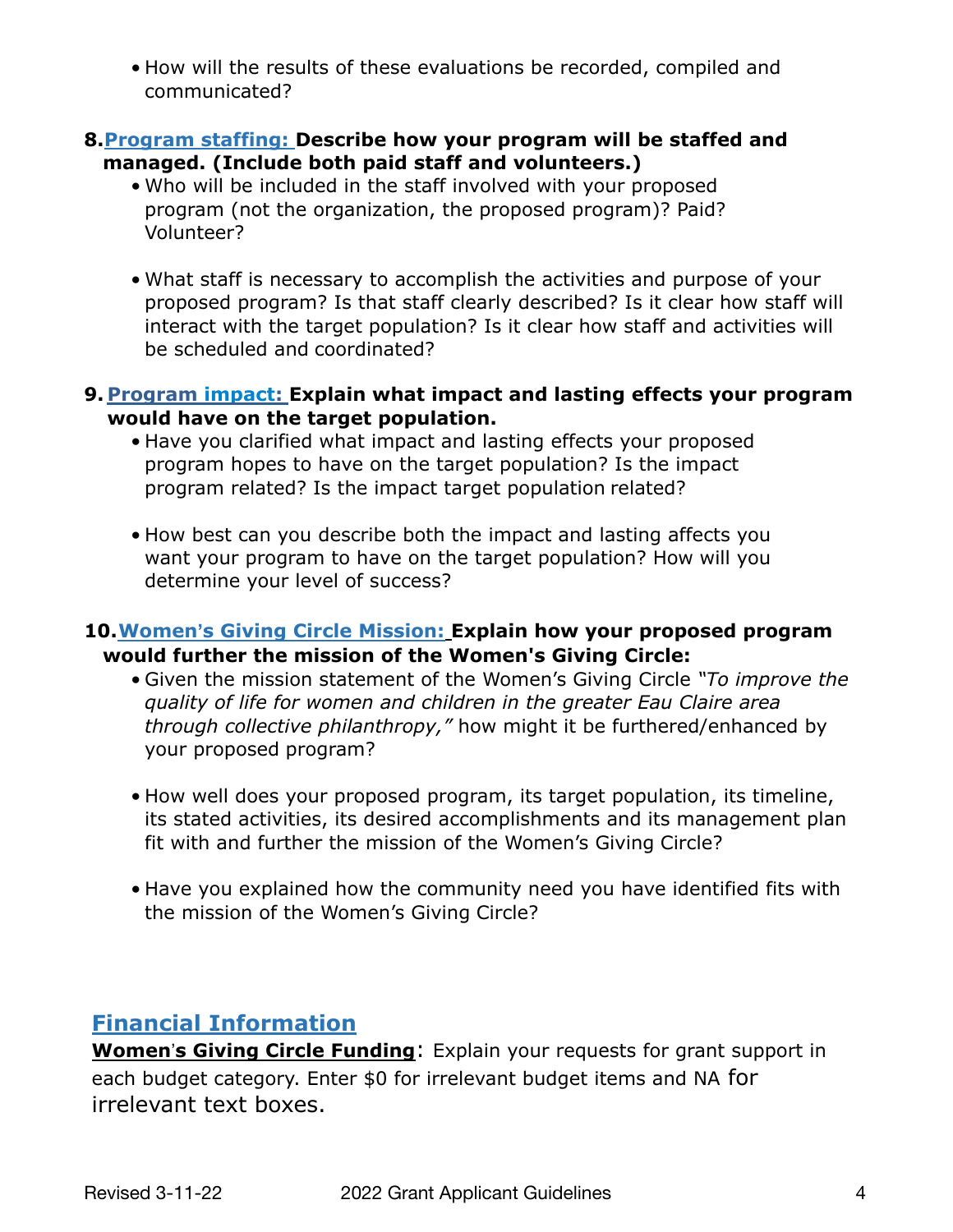- Review the Financial Information questions and the various categories included. What do you need to include in each category?
- Does the "**Total WGC Funding**" listed on the application match the "**Amount requested from the Women's Giving Circle**"?
- Are the amounts to be covered by the Women's Giving Circle dollars noted and clarified as needed?
- Have you given a clear explanation as to how the Women's Giving Circle funds will be used? Does it correlate with the amounts included in the Financial Information? Does the use of these funds fit with the mission of the Women's Giving Circle?
- Have you provided justification of each budget item provided? Have you given necessary clarification for the presentation of the budget information?
- Have you reviewed the Program Grant Eligibility and Restrictions to confirm that your proposal is in compliance with the following requirements:
	- The applicant must have a 501(c)(3) IRS tax exempt designation or be a governmental, religious, or educational organization.
	- The applicant's proposal must address the needs of women and/or children 18 years of age and younger.
	- The applicant's proposal must serve the greater Eau Claire area subject to the geographical limitations of the Eau Claire Community Foundation.
	- The Women's Giving Circle does not make grants to organizations that discriminate on the basis of race, ancestry, color, age, familial status, disability, religion, gender, sexual orientation, marital status, lawful sources of income, national origin, or any other discriminatory practice prohibited by state or federal law and must demonstrate cultural sensitivity in the implementation of the project.
	- If an organization is funded by the Women's Giving Circle in two consecutive years, its application will not be considered in the third year. However, it can apply again in the fourth year.
	- Funding for the following will be considered on a case-by-case basis:
		- Travel grants not directly supporting the implementation of the proposed program
		- Requests from endowments
		- Requests from foundations
	- Because of limited funds the following will not be supported: